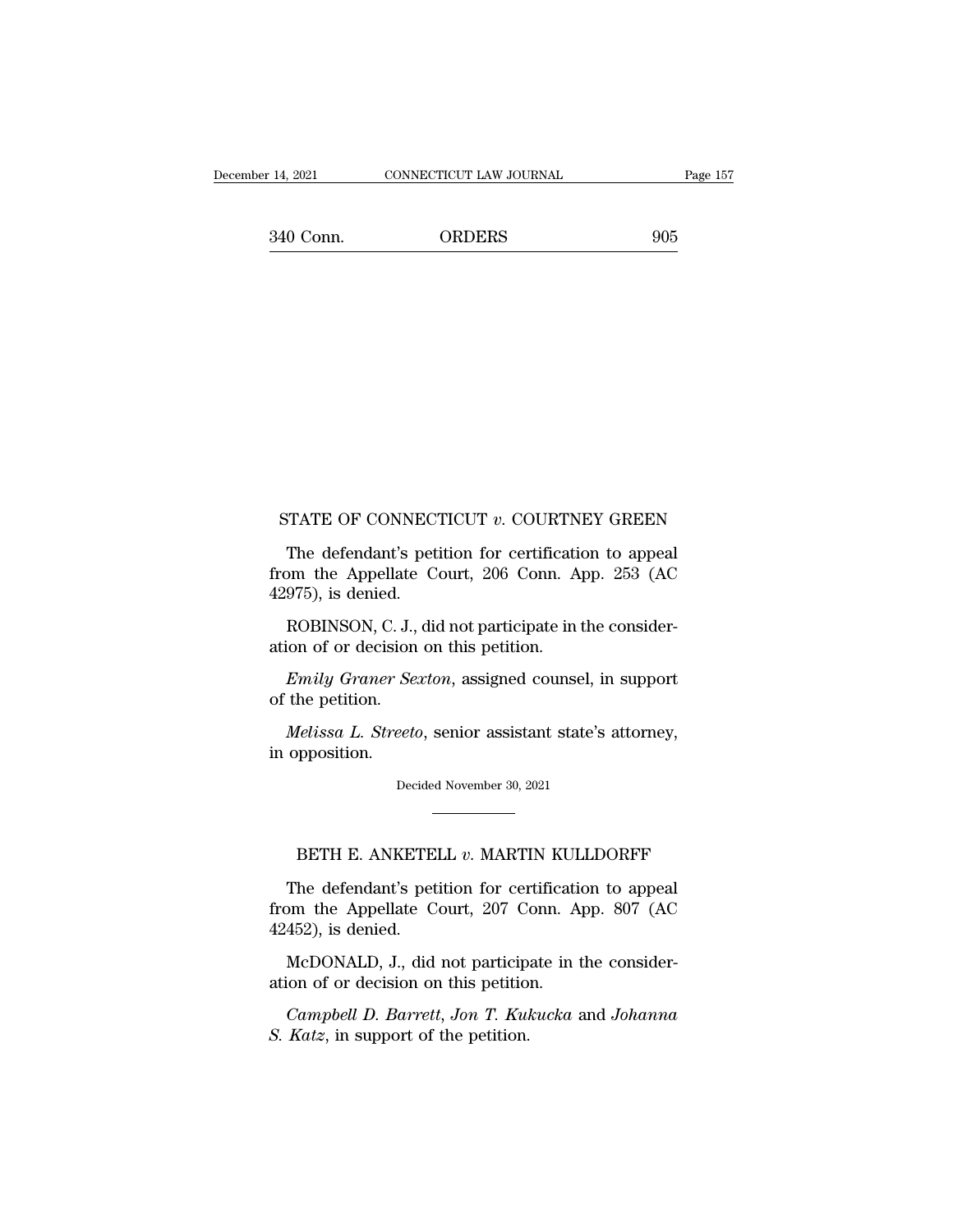<sup>906</sup> ORDERS 340 Conn.

*Scott T. Garosshen* and *Kenneth J. Bartschi*, in opposition. Scott T. Garosshen and Kenneth J. Bartschi, in oppo-<br>ion.<br>Decided November 30, 2021 NET NEW ENGLAND, LLC *v*. SALVATORE<br>R. LONGO ET AL.

# ER and Remem J. Daris<br>
ecided November 30, 2021<br>
MGLAND, LLC v. SALV.<br>
R. LONGO ET AL.<br>
etition for certification to

The plaintiff's petition for certification to appeal from Decided November 30, 2021<br>
MRT NEW ENGLAND, LLC v. SALVATORE<br>
R. LONGO ET AL.<br>
The plaintiff's petition for certification to appeal from<br>
the Appellate Court, 207 Conn. App. 588 (AC 43285),<br>
is denied. NRT NEV<br>The plaintiff<br>the Appellate<br>is denied.<br>ROBINSON,  $\begin{aligned} \text{NRT NEW ENGLAND, LLC}\ &v. \text{ SALVATORE} \\ \text{R. LONGO ET AL.} \\ \text{The plaintiff's patient for certification to appeal from}\\ \text{e Appellate Court, 207 Conn. App. 588 (AC 43285),} \\ \text{denied.} \\ \text{ROBINSON, C. J., and McDonald, J., did not participate in the consideration of or decision on this pertinent.} \end{aligned}$ R. LONGO ET AL.<br>The plaintiff's petition for certification to appeal from<br>the Appellate Court, 207 Conn. App. 588 (AC 43285),<br>is denied.<br>ROBINSON, C. J., and McDONALD, J., did not partici-<br>pate in the consideration of or d The plaintiff's petition for certification to appeal from<br>e Appellate Court, 207 Conn. App. 588 (AC 43285),<br>denied.<br>ROBINSON, C. J., and McDONALD, J., did not partici-<br>te in the consideration of or decision on this petitio the Appellate Court<br>is denied.<br>ROBINSON, C. J.,<br>pate in the considera<br>Daniel J. Krisch<br>of the petition.<br>James H. Lee, in

denied.<br> *ROBINSON, C. J., and McDONALD*<br> *Lee in the consideration of or decision.*<br> *Daniel J. Krisch and Thomas E. (*<br> *Lee, in opposition.*<br> *James H. Lee, in opposition.*<br>
Decided November 30, 202

ch and *Thomas E. Crosby*, i<br>
in opposition.<br>
Decided November 30, 2021

## etition.<br> *s H. Lee,* in opposition.<br>
Decided November 30, 2021<br> **JOSEPH JOYNER** *v***. COMMISSIONER**<br>
OF CORRECTION OF CORRECTION

Decided November 30, 2021<br>
The petitioner Joyner's petition for certifica-<br>
The petitioner Joseph Joyner's petition for certifica-<br>
The petitioner Joseph Joyner's petition for certifica-<br>
A (AC 44001) is donied Decided November 30, 2021<br>
CONNER DE COMMISSIONER<br>
OF CORRECTION<br>
The petitioner Joseph Joyner's petition for certifica-<br>
tion to appeal from the Appellate Court, 207 Conn. App.<br>
904 (AC 44001), is denied. JOSEPH JOYNER v. CONRECT<br>OF CORRECT<br>The petitioner Joseph Joyner<br>tion to appeal from the Appellate<br>904 (AC 44001), is denied.<br>Vishal K. Garg, in support of *JOSEPH JOYNER v. COMMISSIONER*<br>OF CORRECTION<br>The petitioner Joseph Joyner's petition for certi<br>n to appeal from the Appellate Court, 207 Conn.<br>4 (AC 44001), is denied.<br>*Vishal K. Garg*, in support of the petition.<br>*James James Ralls*, assistant state's attorney, in opposition.<br>*James Ralls*, assistant state's attorney, in opposition.<br>*James Ralls*, assistant state's attorney, in opposition.<br>Decided November 30, 2021 904 (AC 44001), is denied.<br>
Vishal K. Garg, in support of the petition.<br>
James Ralls, assistant state's attorney, in opposition.<br>
Decided November 30, 2021

## K. Garg, in support of the petition.<br>
Ralls, assistant state's attorney, in opposition.<br>
Decided November 30, 2021<br>
LEE BALDWIN *v*. COMMISSIONER<br>
OF CORRECTION sistant state's attorney, in opposities<br>
ecided November 30, 2021<br>
DWIN v. COMMISSIONER<br>
OF CORRECTION<br>
ee Baldwin's petition for certificat

Decided November 30, 2021<br>
The petitioner Lee Baldwin's petition for certification<br>
appeal from the Appellate Court, 207 Conn. App. 903<br>
C 44334) is donied Decided November 30, 2021<br>
LEE BALDWIN v. COMMISSIONER<br>
OF CORRECTION<br>
The petitioner Lee Baldwin's petition for certification<br>
to appeal from the Appellate Court, 207 Conn. App. 903<br>
(AC 44334), is denied. LEE BALDW<br>OF (<br>The petitioner Lee B<br>to appeal from the App<br>(AC 44334), is denied.